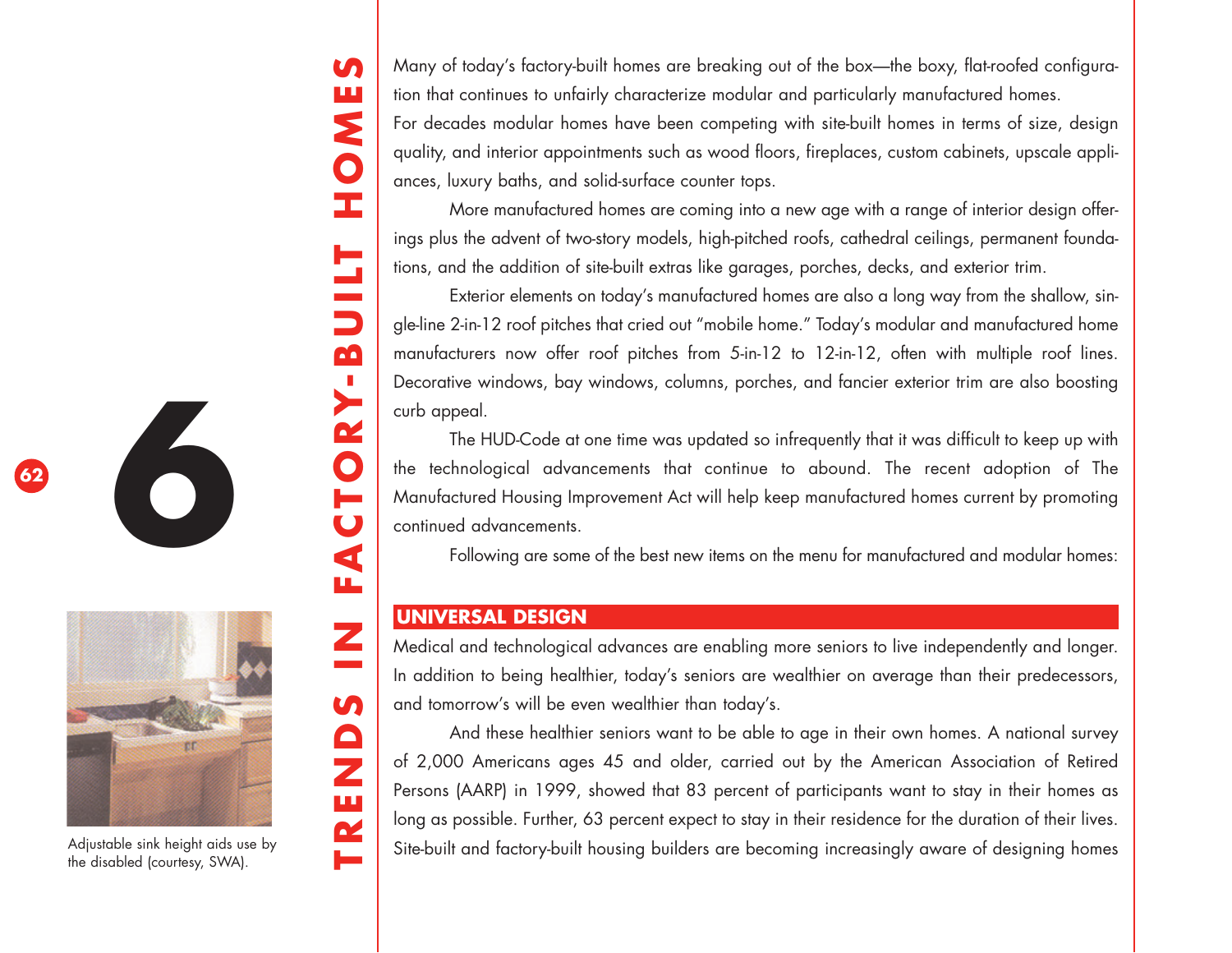suited to occupants of all ages and abilities.

To serve this growing market, manufacturers are coming out with a range of "Universal Design" plans. Universal Design is so named because it allows people of different (universal) abilities to use the same equipment, doors, ramps, kitchens, bathrooms, etc. Nationwide Homes now offers Universal Design features that can be adapted into some of their more popular models. Such features include 36-inch-wide entries into bedrooms, baths, and closets, which allows clearance for a wheelchair or walker. Hallways are 42 inches wide. Light switches 48 inches from the floor level, no more than half-inch thresholds at all exterior doors, 5-foot turning radii in all bathrooms, bathroom grab bars, and a 30-inch knee space beside bathroom lavatories mean wheelchair users can access all important home amenities. Varying counter heights, use of lazy Susans in cabinets, and dishwashers raised 9 inches above the floor for easier loading and unloading, all result in kitchens that are user-friendly for all.

Even homes that are not constructed with the disabled in mind may now sport some common-sense safety items. Brighter lights can aid those with dimmed vision. Carpets and rugs installed with double-sided tape can prevent slippage for young and old. Other modifications include installing rocker-type light switches on stairwells top and bottom, handrails on both sides of the stairs, adding hand rails or grab bars in the bathrooms for better balance (or adding reinforced blocking for future addition of these items), higher toilets, and larger or walk-in showers. Ask modular and manufactured home producers if they offer Universal Design features in their houses.

#### **DESIGN IMPROVEMENTS**

Increasing attention to aesthetic features is helping manufactured and modular homes blend harmoniously with established communities. In fact, many are indistinguishable from their site-built neighbors.

One of the least attractive features of a manufactured home is the common flat or lowpitched roof. This type of roof was a necessity to ensure that manufactured homes met transport guidelines to clear underpasses. Although modular homes have included tilt-up roofs for more than a quarter century, manufactured homes have only offered them in recent years because of their added cost and complexity. The flat roof problem is intensified in urban areas where steeper-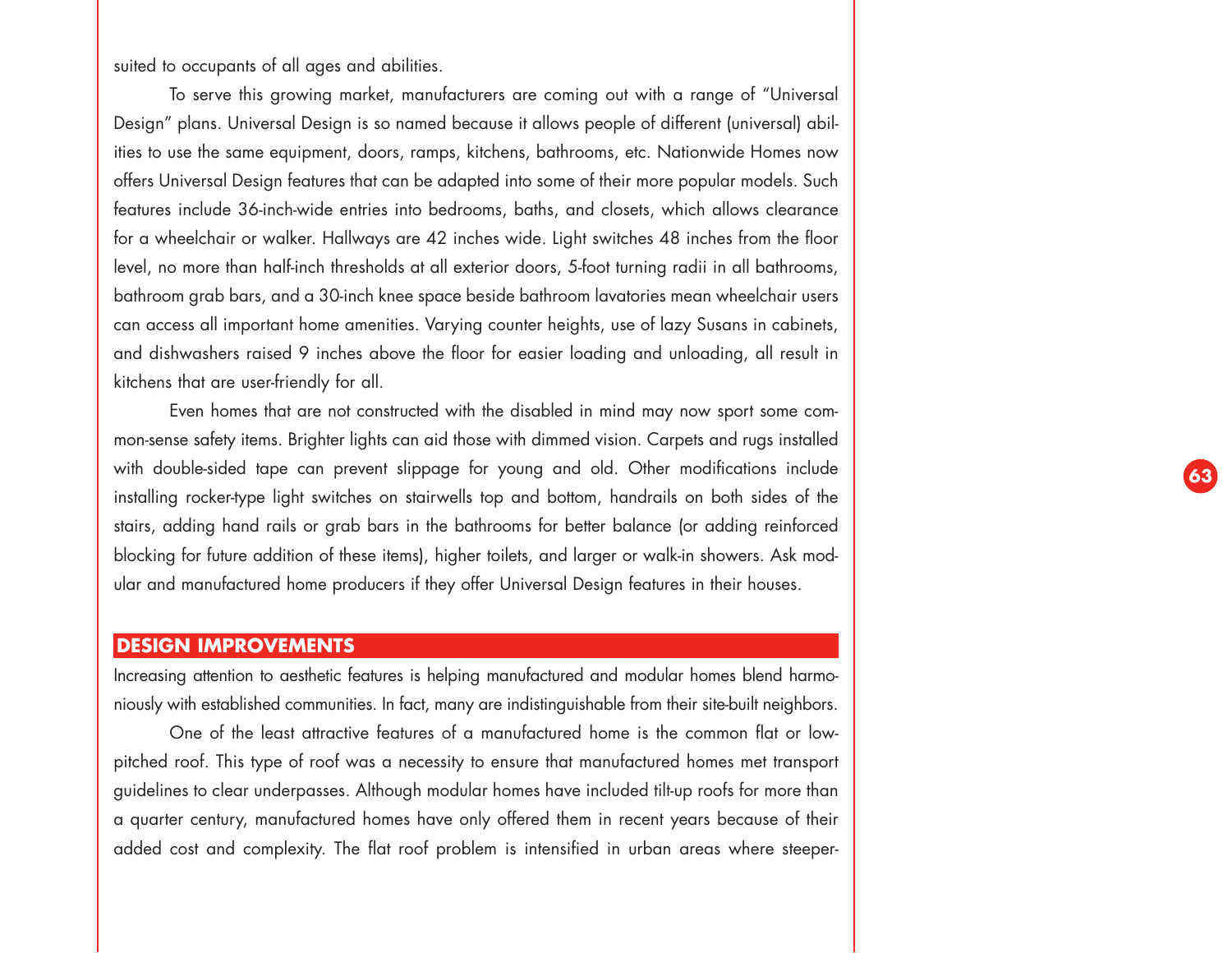





Tilt-up roofs, which arrive on site as flat sections and are then raised and secured into place, provide steeper pitches and room for additional living space (courtesy, SWA).

pitched roofs are often characteristic of older neighborhoods.

Tilt-up roofs have revolutionized the factory-built home industry. No longer are all manufactured homes destined to have flat roofs. In modular homes, the high-pitched roof allows for secondfloor or attic spaces, which increase square footage—especially important on a narrow urban lot.

Another impediment to using manufactured homes in urban areas, particularly on infill sites, is the relative rarity of two-story models. Two-story modular homes are very common. Finding a manufactured housing producer that offers two-story models may still be a challenge, but they are becoming more common and availability is helping push manufactured homes onto urban infill sites.

Urban infill projects are often on narrow lots, with the narrow end of the home as the point of entry. Such models are becoming more available from manufactured and modular home producers. A gable entry with a steep roof pitch is often a staple design in urban neighborhoods. This style, fitted with a welcoming porch, is a favorite for urban dwellings.

Other features that help modular and manufactured homes to blend into existing neighborhoods are site-built elements such as garages, decks, and porches. These elements can also be factory produced but are generally built on site. While these options can upgrade the look and function of a manufactured or modular home, they add another step to the home-construction process.

Modular and even manufactured home producers can modify homes for a better fit in urban neighborhoods, which often sport neo-Victorian and other eclectic housing types. Different window shapes, prefabricated trim, a variety of gable and window trims, designer roof lines, porches, decks, and colors all help a new factory-built house to fit in.

Interior design and space-saving features such as built-ins, cabinets, and under-stair space are helping maximize space and heighten design. On the outside, manufactured homes can be given added curb appeal with neighborhood-compatible materials such as masonry and cedar, and topped off with tile, shake, or other roofing materials. There are even factory-applied stucco systems now developed for manufactured homes. The housing developer should inform the manufacturer if any of these features are desired so that the manufacturer can make necessary adjustments if such products are heavier or denser than standard choices, or if they require special substrates or long purchasing lead times.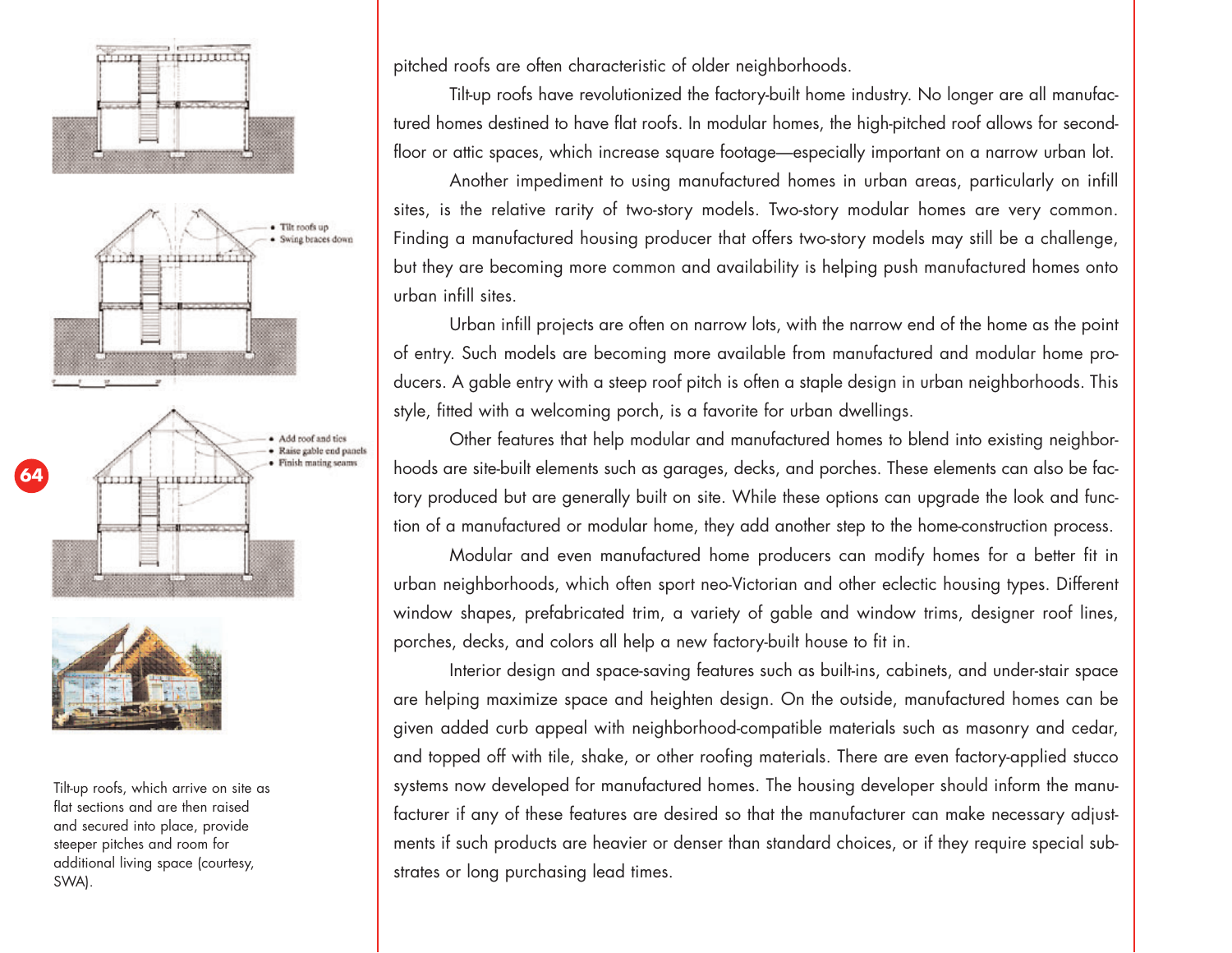## **UPGRADED ENERGY EFFICIENCY**

Modular and manufactured home producers have an impressive and ever-expanding array of strong, energy-efficient construction materials available to customers who want better performing homes. The fact that factory-built homes are built under controlled factory conditions and have better construction quality contributes to their potential for having added energy efficiency.

Samson Homes, Louisville, Kentucky, in conjunction with FischerSIPs, also in Louisville, recently unveiled a line of modular homes constructed entirely of structural insulated panels (SIPs). SIPs are two sheets of 7/16-inch (or other thickness) oriented strand board (OSB) with 3 to 10 inches (nominal) of expanded polystyrene (typically) foam insulation sandwiched in between. Panels provide both structure and insulation for the home and can be finished inside and out. The company purports that houses built with SIPs use up to 50 percent less energy than site-built woodframe homes, although other published tests place the savings at lower, but still significant, levels.

Since nonprofit housing agencies help those in need of affordable housing, it has become increasingly important that homes not only be built as cost effectively as possible but also that they be cost effective to operate.

Two nonprofit groups in the Midwest are currently at work on urban modular home projects that have been upgraded to  $ENERGY$   $SITAR$ <sup>™</sup> status. The  $ENERGY$   $SITAR$  Homes program is an energy efficiency ratings system jointly run by the U.S. Department of Energy (DOE) and the Environmental Protection Agency (EPA).

Not only can an ENERGY STAR home result in reduced operating costs, but it can also save money by reducing the size and cost of mechanical and distribution systems. An ENERGY STAR home can also be attainable for more potential homeowners because it can be financed with a preferential mortgage that considers lower operating costs. This permits greater loan-to-income ratios and reduced downpayment requirements, resulting in the borrower being able to buy more house for his or her income.



Structural insulated panels improve energy efficiency (courtesy, SWA).



Modular Energy Star home (courtesy, Neighborhood Housing Services of Toledo).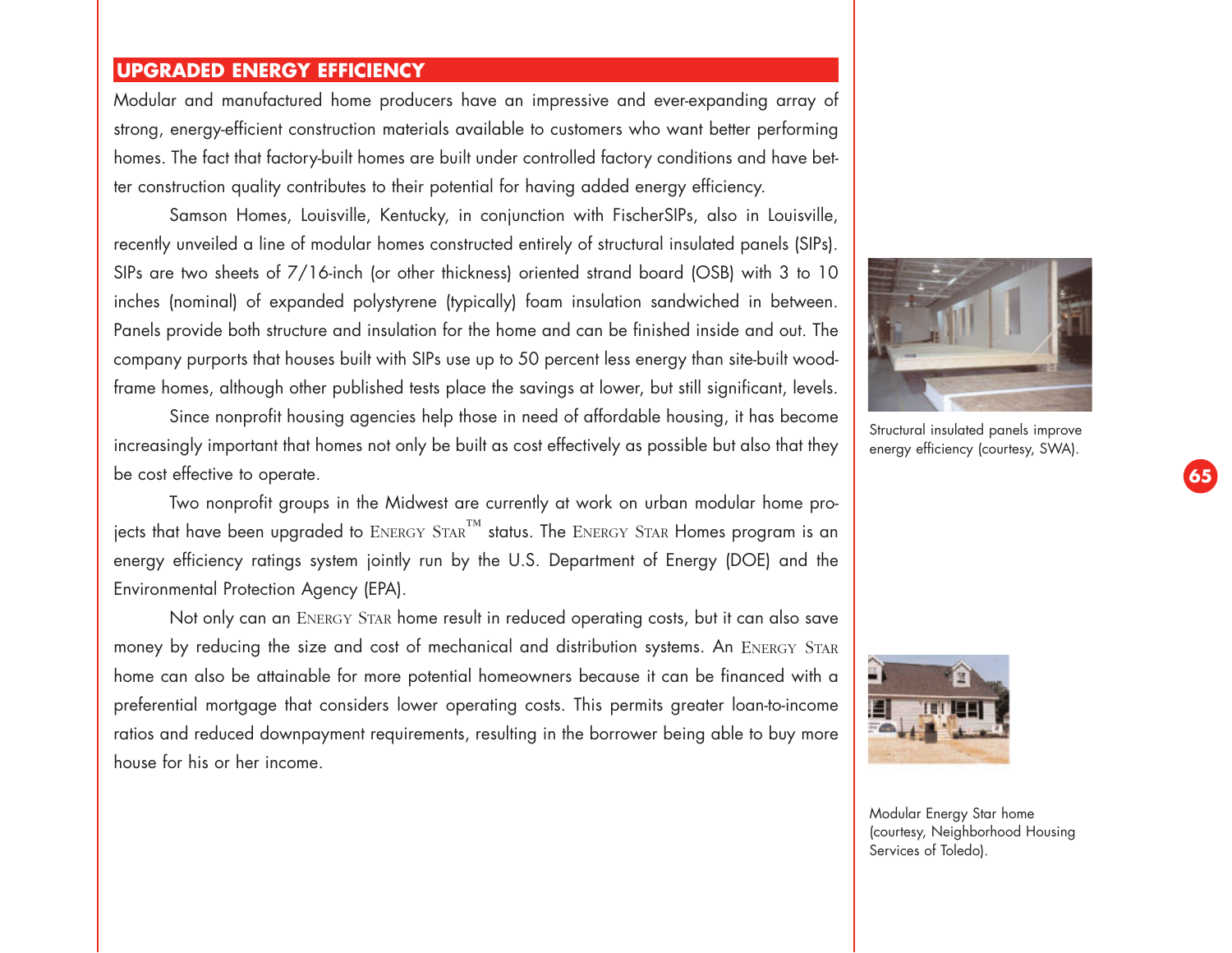#### **Change to HUD Code May Speed Innovation in Manufactured Homes**

On December 27, 2000 President Clinton signed the Manufactured Housing Improvement Act into law (P.L. No. 106-569). The Act has been long in coming to the manufactured housing industry, which spent years lobbying for legislation of this sort.

Bringing any innovation to manufactured homes has been hampered by the long periods between code updates. The Act will help keep manufactured homes up to date by stipulating that a private sector consensus committee make recommendations to the HUD Secretary at least every two years. The new law also requires that each state institute a uniform installation program and a dispute resolution program within five years of the law's enactment.

#### **SUMMARY**

As housing products, modular and manufactured homes are now undergoing new developments and improvements. In some cases, the changes are making these factory-built housing alternatives more responsive to the existing architectural character of established urban neighborhoods. The houses are also better designed inside, with more amenities available than before. Two other improvements are also adding value to modular and manufactured homes: Universal Design is making it possible for residents to "age in place," because their homes are designed to accommodate people with different physical abilities. And a focus on energy efficiency is making these homes more affordable over their life-cycle by lowering operating costs. When choosing a modular or manufactured home producer to work with, ask if such new features are available.

### **RESOURCES**

# **Publications**

*Air of Importance: A Study of Air Distribution Systems in Manufactured Homes*. Alternative Energy Corporation, Research Triangle Park, N.C., May, 1996. The first research study on how air distribution systems in new manufactured homes affect overall HVAC system performance.

Bevier, Charles. "Innovations in Modular Technology: Survival of the Fastest." *Building Systems Magazine*, January/February 2000. Discuss innovations that not only enhance the appearance of modular homes but also make them even quicker to erect.

Carlson, Don. *How and Why to Buy a Factory-Built Home*. CMN Associates, Inc., 2001.

Steven Winter Associates, Inc. *Energy-Efficient Modular Homes: A Guide for Affordable Housing Providers*. U.S. Department of Energy, Chicago Regional Office, Chicago, September 1999. Written for nonprofit, affordable housing organizations (CHODOs) in the Midwestern U.S. Intended to educate CHODOs on how to build a Five-Star modular home.

Vermeer, Kimberly and Josephine Louie. *The Future of Manufactured Housing.* Joint Center for Housing Studies, Harvard University, Boston, Massachusetts, January 1997. Discusses research on